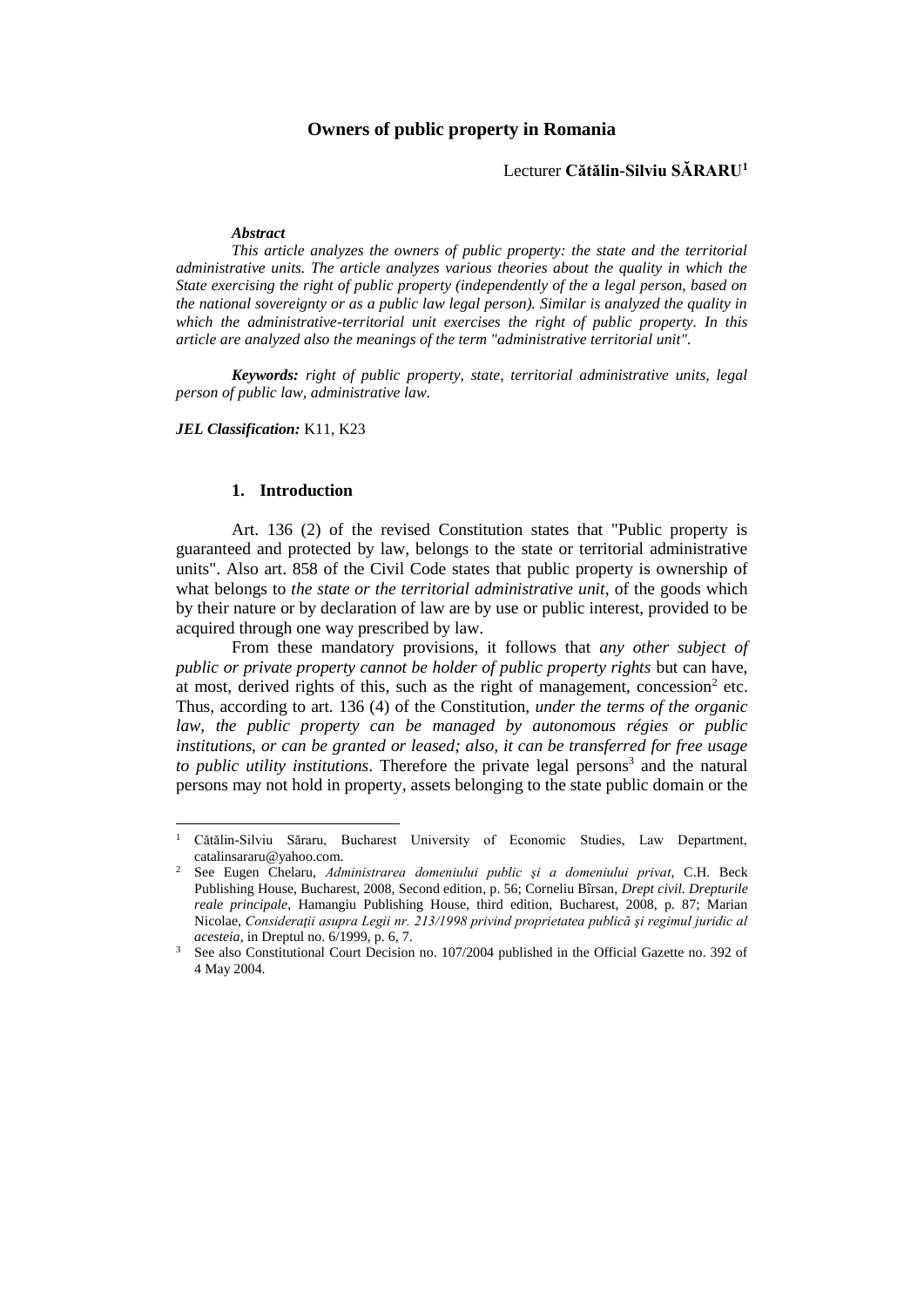administrative-territorial units, but only under a concession or a rental. The nonprofit legal persons (associations and foundations) of public utility can obtain in conditions of the organic law, the right of free use of the public property assets. Also, the public institutions and the autonomous régies may receive in administration of public domain goods in the terms of the organic law, without that they become owners of these goods.

Similar art. 4 (2) of Law on the land resources no.  $18/1991<sup>4</sup>$  provides that the public domain may be of national interest, in which case the property on it, under public law regime, belongs to the State, or it may be of local interest, in which case the property, under public law regime, too, belongs to communes, towns, municipalities, or counties.

## **2. The State**

 $\overline{\phantom{a}}$ 

The State exercises the right of public property, over assets from the public domain of national interest, as a legal entity of public law based on public power prerogatives. These assets are given in the general administration of the Government.

In doctrine there were various theories over the years about **the quality in which the State exercising the right of public property** (independently of the legal person, based on the national sovereignty or as a public law legal person):

**A. The State - legal entity** *sui generis***.** Some authors found that the state has the quality of legal entity only in the private law relations, while in public law relations, acts as the holder of sovereignty (of the public power prerogatives) and not as a legal entity. The theory has its origins in France and among the first authors who have supported it we can list H. Berthelemy<sup>5</sup> which showed that the state exercises the right of public power (the right to order, the right to impose taxes, the right to put at constraint on population) that authority, with no need to have legal personality for this. In the Romanian doctrine this theory has been supported mainly by private law authors<sup>6</sup>. The theory starts from the idea that a legal person can act only in the sphere of the legal relationships that do not involve the exercise of state authority. It was argued therefore that only "in certain categories of legal relationships - which do not relate directly to achieving their

<sup>4</sup> republished in the Official Gazette. no. 1 of 5 January 1998, as amended.

<sup>5</sup> H. Berthélemy, *Traité élémentaire de droit administratif*, first edition, Paris, 1900.

<sup>6</sup> See Yolanda Eminescu (coord.), *Subiectele colective de drept în România*, Academy Publishing House , 1981, p. 51; C. Stătescu, *Dreptul civil. Persoana fizică. Persoana juridică. Drepturile reale*, Didactic and Pedagogical Publishing House, Bucharest, 1970, p. 471; Nicolae Popa, *Teoria generală a dreptului*, All Beck Publishing House, Bucharest, 2002, p. 268; Mircea N. Costin, Călin M. Costin, *Dicţionar de drept civil de la A la Z*, Hamangiu Publishing House, 2nd edition, Bucharest, 2007, p. 921  $($  $,$ stat''). In the administrative law, to support this theory in the interwar period see George Costi, *Noţiunea contractului administrativ*, Central Printing House, Bucharest, 1945, p. 7 and 17.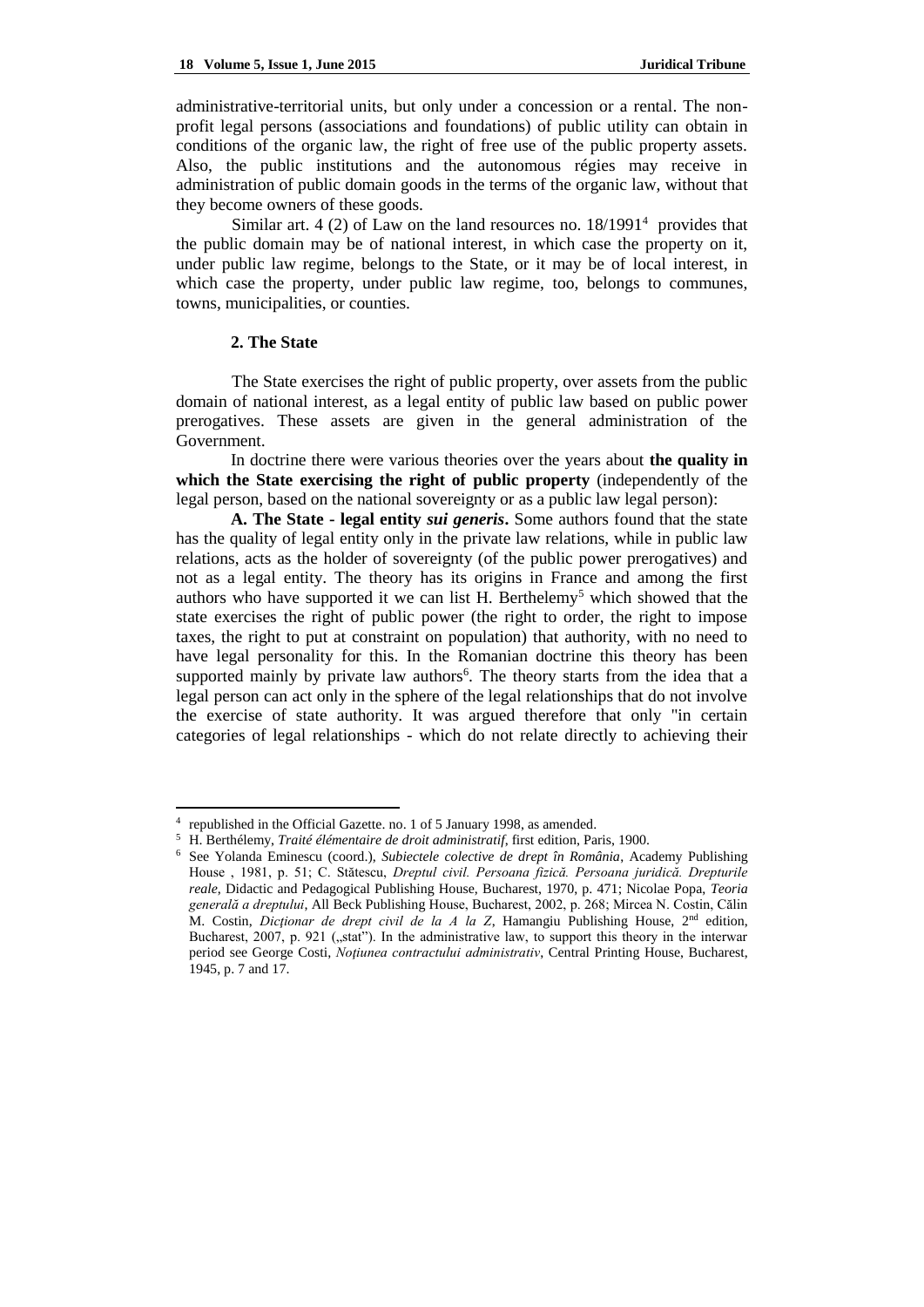competence, but is in some way connected with it - the State organs may occur as legal persons"<sup>7</sup>.

An author from the interwar period show that "the administrative person has a dual character: public power and private person. In the first quality, the administrative person follows a special legal regime: its acts have certain features that distinguish it from those committed by individuals and who escapes of the censorship of the ordinary law courts. As a private person, the public authority acts are subject to the legal regime applicable to those performed by individuals"<sup>8</sup>.

This theory was combated considering, rightfully, that any organization can be the subject of the patrimonial legal relations only if it is equipped with legal personality. In other words, only if an entity is recognized by legal order as being person she can participate as such at relationships of a patrimonial legal nature<sup>9</sup>. If through legal person shall take into account any organization which is itself the subject of distinct legal relations, whatever their nature, it is irrelevant whether the State appears in these relations on an equal footing legal or holder of sovereignty; it is also in one case and another, a distinct subject of legal relationship, equipped, because only thus can be subject, with legal personality<sup>10</sup>. Elimination of the State from the legal persons category based on the impossibility of applying general rules are not justified, both to the legal provisions which distinguish only two categories of legal subjects, i.e. individuals and legal persons, and to assembly unequivocally by the state of the constituent elements of legal personality $^{11}$ .

**B. The theory of dual personalities of the state.** The State as a legal person exercises two types of responsibilities: some public, others private. From here some authors have advocated the theory of dual personalities of the state: on the management of the State assets in the private domain would have a personality of private law and in as regards the management of public domain assets and performing acts of authority, a public law personality<sup>12</sup>. In this respect an author shows that "a categorical distinction should be made between the quality of the state or the administrative-territorial units of private law legal persons, holders of private domain and the quality of public law legal persons, holders of public domain. For the "administering" of the private assets, the State comes into ordinary civil relations by virtue of civil law capacity, while for "administering" of the

 $\overline{a}$ 

<sup>7</sup> Nicolae Popa, *cited work*, p. 270.

<sup>8</sup> George Costi, *cited work*, p. 7.

<sup>9</sup> See Dan Claudiu Dănişor, Ion Dogaru, Gheorghe Dănişor, *Teoria generală a dreptului*, 2nd edition, C.H. Beck Publishing House, Bucharest, 2008, p. 324

<sup>10</sup> See Dan Claudiu Dănişor, Ion Dogaru, Gheorghe Dănişor, *cited work*, p. 90

<sup>11</sup> Yolanda Eminescu (coord.), *cited work*, 1981, p. 52.

<sup>12</sup> Réné Jacquelin, *Une conception d'ensemble du droit administratif*, Paris, 1899, p. 19; M. Hauriou, *Précis élémentaire de droit administratif*, Société anonyme du Recueil Sirey, 1925, p. 150; G. del Vecchio, *Lecţii de filozofie juridică,* Europa Nova Publishing House, 1995, translated by J. C. Drăgan, p. 217. In the Romanian law for discussion on this theory see M. Stancu-Ţipişcă, *Persoanele juridice de drept public*, C.H. Beck Publishing House, Bucharest, 2006, p. 73 şi urm.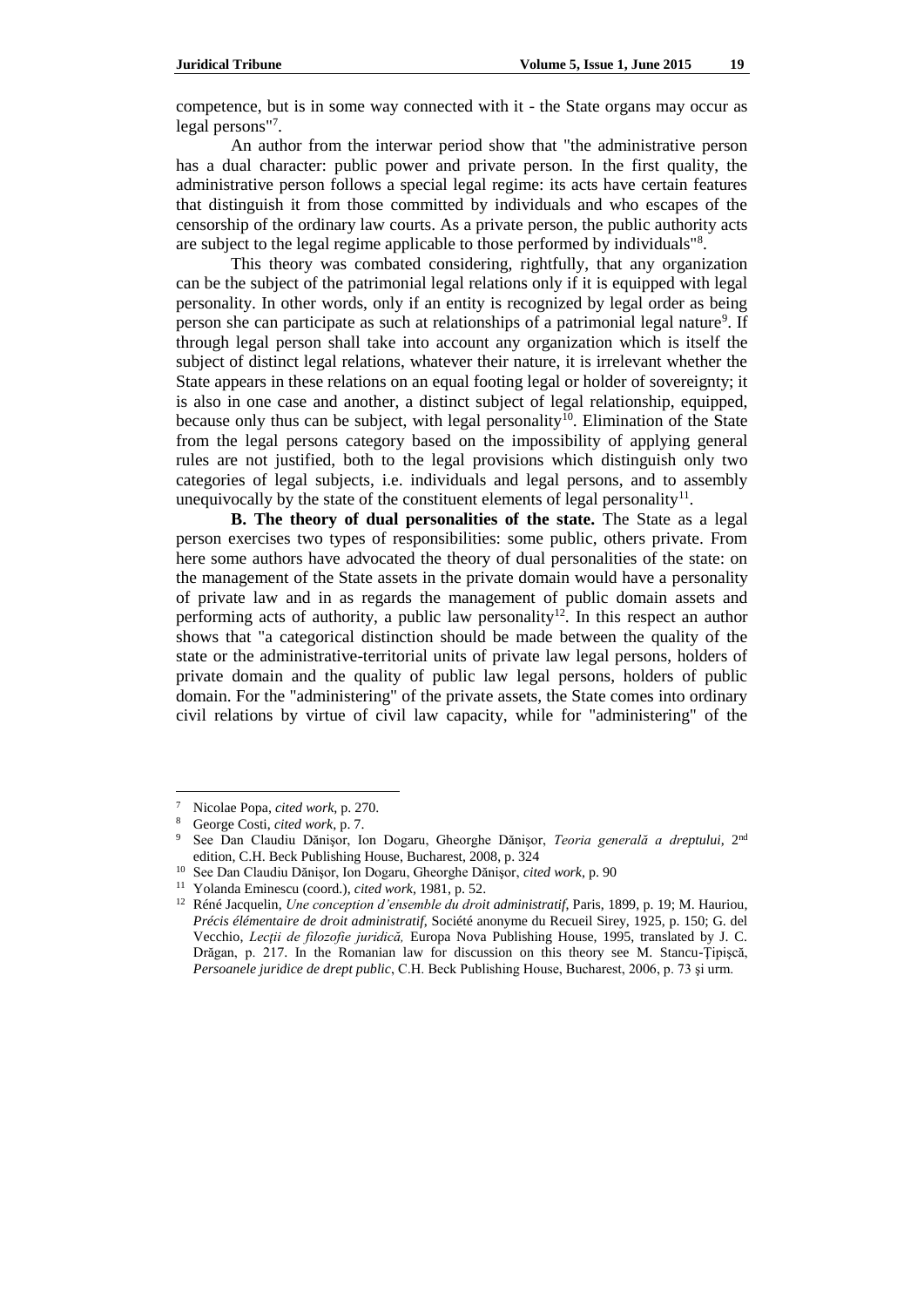public domain assets, he enters into relations of power by virtue the capacity of administrative law..."<sup>13</sup>.

We believe that under Romanian positive law, this theory can no longer be accepted for the following reasons. First it assumes that the state to have two legal personality, as if it were two separate legal entities, each with organization of course independent, own patrimony and purpose affected of the social interests. If things would stay like this, could not explain how the satiation of the state creditors for claims arising from the operation and maintenance of public assets (which are part of the patrimony of the State as a legal person of public law) can be achieved through the forced execution of private property assets (that would is part, according to this theory, from the State patrimony as a legal person of private law) under the terms of Ordinance no. 22/2002 *on the payment obligations of public institutions established by executive titles*<sup>14</sup> and the Civil Code. Therefore, it is more than obvious that the state can only have a single legal personality, which incorporates the prerogatives of public power respectively the public law legal personality.

**C. The theory of the unique personality of the State** A high percentage in doctrine has *the theory of the unique personality of the State*, which promoting the idea of existence just a public law legal personality. This theory was supported in France by Esmein, Michoud, Ripert and in Romania by Paul Negulescu and Anibal Teodorescu, who said that from the beginning the State was subject of law, of all times exerting all the rights, or patrimonial, or of public authority<sup>15</sup>. It was felt that just by adopting of the thesis that the State has a single legal personality can explain the "continuity of the State, government debt being binding on another government, because the government that fell, has not engaged on himself, but the state, moral person"<sup>16</sup>.

The same view is supported in the current Romanian doctrine. Thus it is considered that it is not conceivable that the same legal entity to have two personalities, one of public law and another of private law, determined by different tasks they perform, and by the legal acts which they conclude. The State has the same single legal personality and when adopting or issuing an act of public law, and entering into an act of private law, because - and in one case and in the other if does not respect its obligations, shall be liable and pay damages for the damage caused, either by acts of public law or private  $law<sup>17</sup>$ .

<sup>13</sup> <sup>13</sup> A. Iorgovan, *Tratat de drept administrativ*, vol. II, fourth edition, All Beck Publishing House, Bucharest, 2005, note 3, p. 171

<sup>&</sup>lt;sup>14</sup> Published in the Official Gazette. no. 81 of 1 February 2002 and approved with amendments by Law no. 288/2002 (published in the Official Gazette. No. 344 of 23 May 2002), as amended.

<sup>15</sup> A. Iorgovan, *cited work*, vol. I, p. 50, note 1). For details see also M. Stancu-Ţipişcă, cited work, p. 76 et seq

<sup>16</sup> M. Văraru, *Tratat de drept administrativ român*, Socec Publishing House, Bucharest, 1928, p. 69

<sup>17</sup> V. I. Prisăcaru, *Tratat de drept administrativ român. Partea generală,* second edition, revised and enlarged, All Publishing House, Bucharest, 1996, p. 44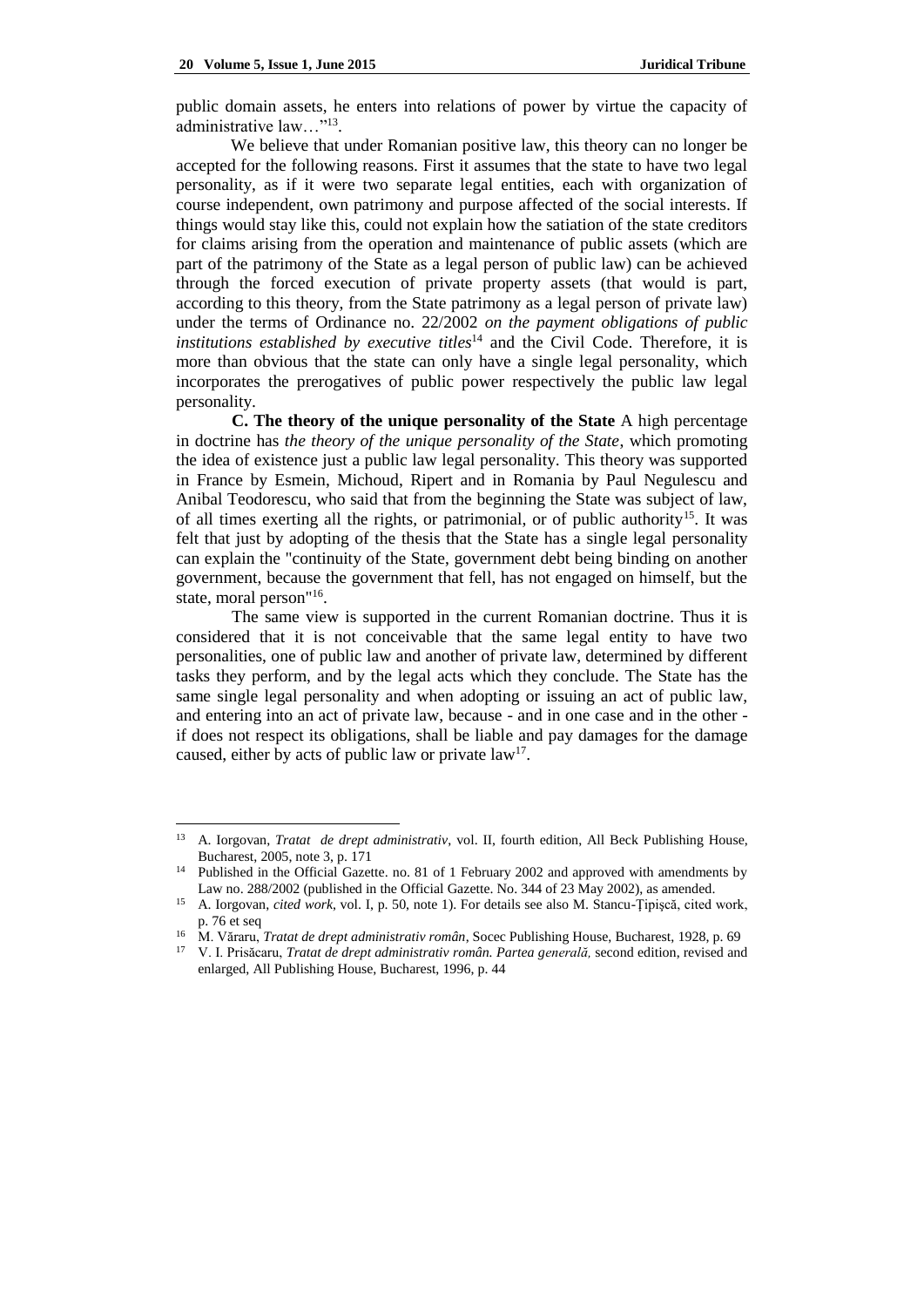Given the doctrinal guidelines and current legal regulations, we believe that the state is a *legal entity of public law<sup>18</sup>*, quality in which is the holder both of the public property rights over public domain assets of national interest, and of the private property rights, over private domain assets of national interest.

## **3. The administrative territorial units**

*De lege lata*, are administrative units: village, city, county; under the law, some cities may be declared municipalities (Article 1 (2) letter i) of Law no. 215/2001 *on local public administration*). The administrative territorial units exercise the right of public property on the public domain assets of local interest. These assets are given in the general administration of local councils, county councils or the General Council of Bucharest. However, in spite of art. 136 (2) of the Constitution, in art. 28 (8) of Law no.  $1/2000^{19}$  is found the incorrect formulation of "public property of local councils", instead of the public property of the village, city or municipality, as appropriate.

**The meanings of the phrase "administrative territorial unit".** The phrase "administrative territorial unit" has two distinct meanings, of **local territorial collectivity**, and of **administrative-territorial circumscription**<sup>20</sup>. In one sense, the territorial administrative units signifies the administrative districts of the state territory, namely the area of territorial competence of the decentralized state bodies<sup>21</sup>. In the second instance, the territorial administrative units signifies the local territorial collectivity, ie citizens living on a certain portion of the state territory, with an administrative organization and its public interests, local, defining the regime of administrative decentralization or of local autonomy<sup>22</sup>. The administrative-territorial unit is subject of law (legal person) only when it has the meaning of local territorial collectivity and not when, represents an administrative territorial circumscription, simple portion of the state territory, simple area of the state bodies competence<sup>23</sup>.

**The quality in which the territorial administrative unit exercises the right of public property.** *Mutatis mutandis* the above analysis of the quality in which the State exercises the right of public property is also applicable at the administrative-territorial units. After 1989, the Law no. 69/1991 *of local* 

 $\overline{\phantom{a}}$ 

<sup>18</sup> See D. C. Dănişor, I. Dogaru, Gh. Dănişor, *cited work*, 2008, p. 324

<sup>&</sup>lt;sup>19</sup> Law no. 1/2000 for the reconstitution of ownership of agricultural land and forest, required under the provisions of the Law on the land resources no. 18/1991 and Law no. 169/1997 published in the *Official Gazette*. no. 8 of January 12, 2000, as amended.

<sup>20</sup> See Corneliu-Liviu Popescu, *Autonomia locală şi integrarea europeană*, All Beck Publishing House, Bucharest, 1999, p. 32, 33. Although not used the phrase "administrative territorial unit", the distinction between "collectivity" and "circumscription" is underlined by French doctrine concerning the administrative division of the territory – see Jean Rivero, Marcel Waline, *Droit administratif*, 15<sup>e</sup> édition, Dalloz, Paris, 1994, p. 287

<sup>21</sup> Corneliu-Liviu Popescu, *cited work*, p. 33.

<sup>22</sup> *Idem*, p. 33

<sup>23</sup> *Ibidem*, p. 35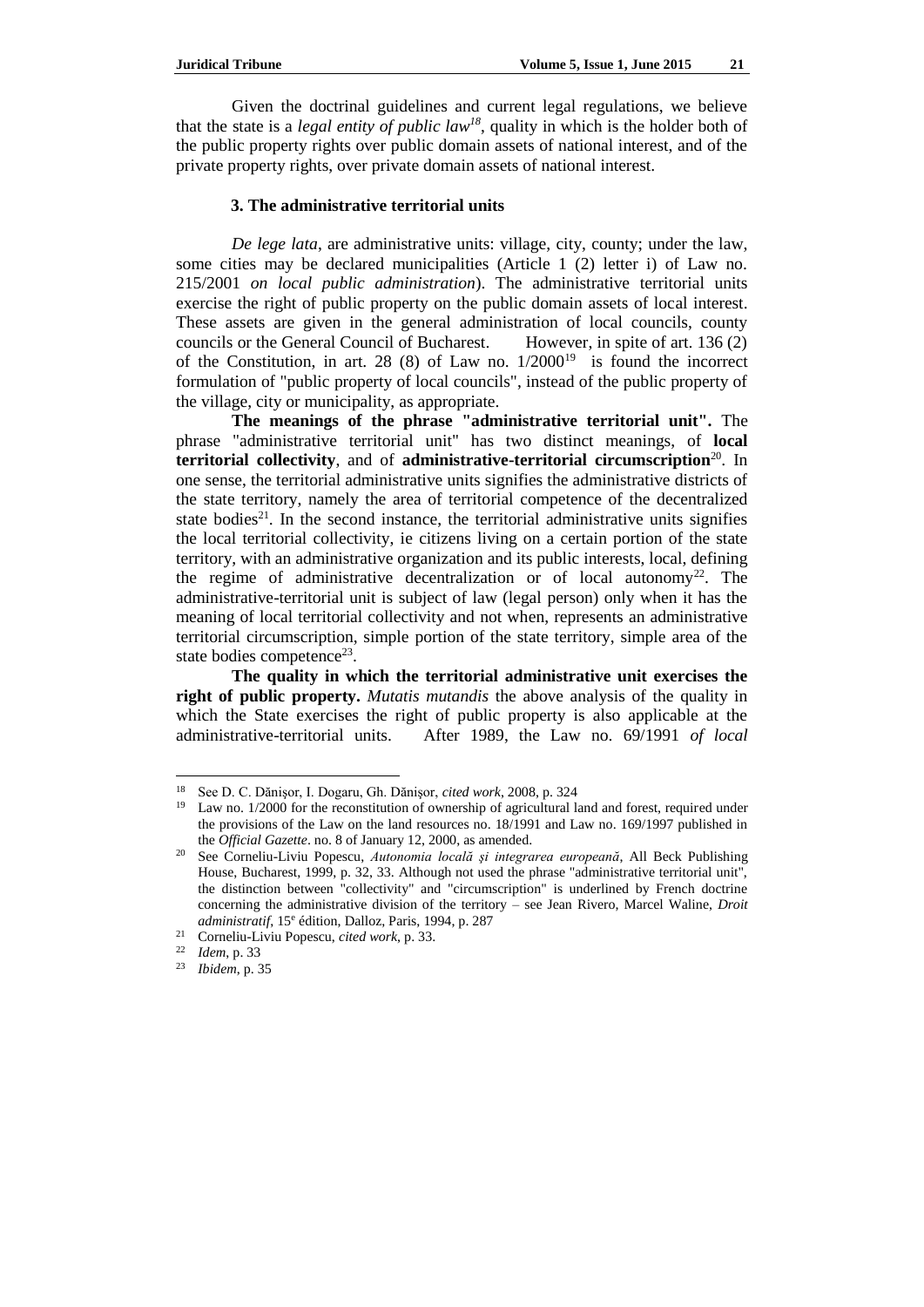*government*<sup>24</sup> will consecrate the dual legal personality of the administrative**territorial units**. Thus, art. 4 show – . The communes, towns and counties shall be legal persons. They shall have full capacity, own a patrimony, and hold the initiative in everything related to the administration of local public interests, exercising authority, under the terms of the law, within their established territorialadministrative limits. *As civil legal persons*, they shall have in their property assets from the private domain, and *as legal persons under public law*, they shall be owners of the assets of the public domain of local interest, according to the law".

**The theory of the unique personality of the administrative-territorial units** is embraced by the current law of local government. Law no.  $215/2001^{25}$  that shows in art. 21 (1):  $\Box$  The administrative territorial units are legal persons of public law with *full legal capacity* and its own patrimony. These are legal subjects of tax law, holders of the tax reference number and of the accounts opened to the territorial units of treasury and bank units. The administrative territorial units are holders of rights and obligations arising from the contracts concerning the administration of assets belonging to public and private domain in which they are parties, as well as from relations with other natural or legal persons, according to the law ".

Therefore considering the doctrinal guidelines and current legal regulations, we believe that the administrative-territorial units are *legal persons of public law<sup>26</sup>*, quality in which they are holders both of the public property rights on public domain assets of local interest as well as of the private property rights on the private domain assets of local interest.

### **4. Conclusion**

 $\overline{a}$ 

The holders of public property rights are, according to art. 136 (2) of the Constitution and art. 858 et seq. of the Civil Code, the state and the territorial administrative units. The state and the administrative-territorial units are legal persons of public law, quality in which they are holders both of the public property rights on public domain assets of national interest, respectively local, as well as of the private property rights on private domain assets of national interest, respectively local.

<sup>24</sup> Published in the "Official Gazette of Romania", Part I, no. 238 of 28 November 1991; republished in the "Official Gazette of Romania", Part I, no. 79 of 18 April 1996, as amended and repealed by Law no. 215/2001 on local government.

<sup>25</sup> republished in the "Official Gazette of Romania", Part I, no. 123 of 20 February 2007, as amended.

<sup>26</sup> See D. C. Dănişor, I. Dogaru, Gh. Dănişor, *cited work*, p. 324.